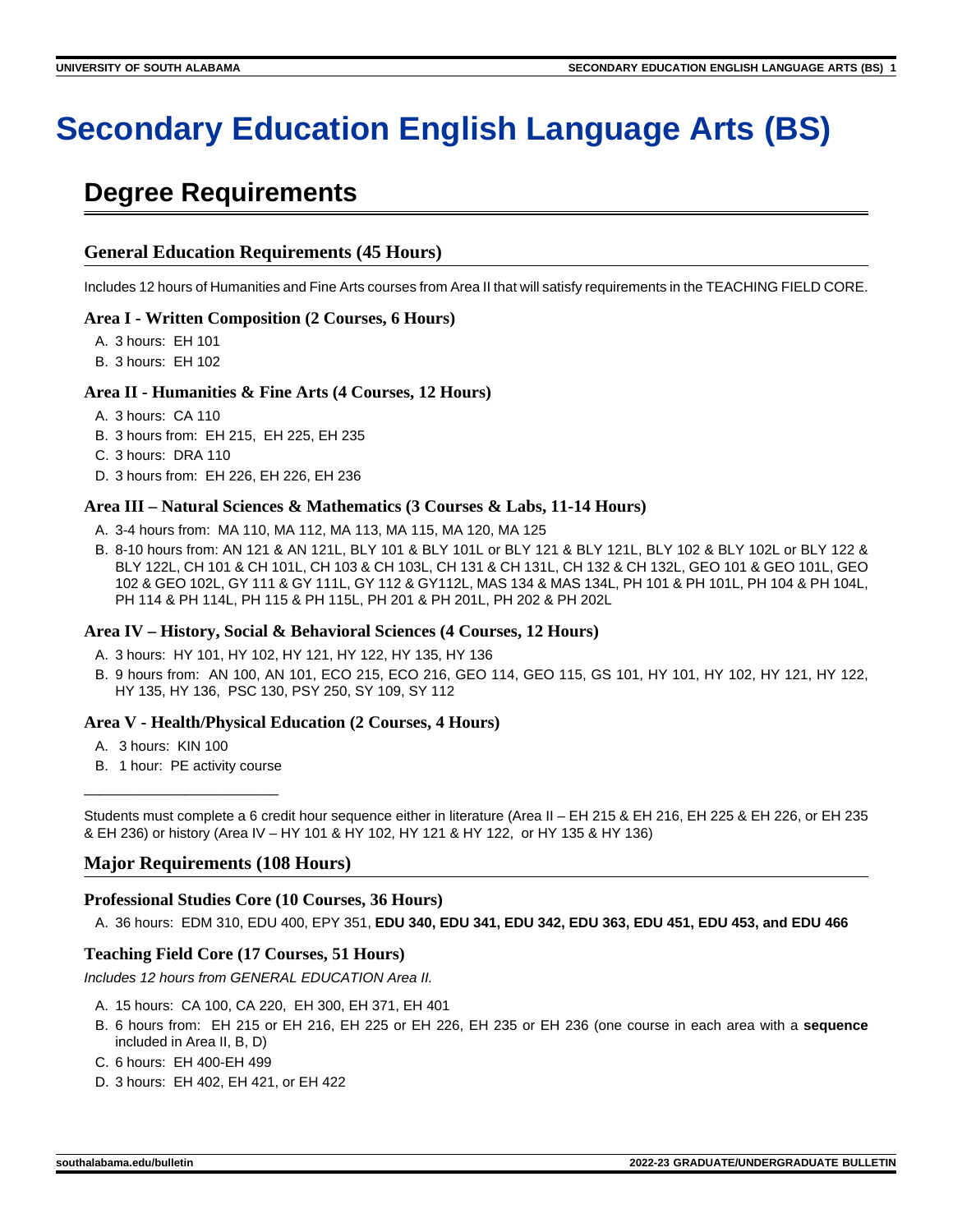- E. 3 hours from Literature Prior to 1660: EH 314, EH 315, EH 321, EH 322, EH 323, EH 342, EH 461, EH 465, EH 467, EH 470, EH 471, EH 472
- F. 3 hours from British or American Literature from 1660-1900: EH 331, EH 332, EH 334, EH 340, EH 342, EH 343, EH 351, EH 352, EH 353, EH 354, EH 462, EH 474, EH 475
- G. 3 hours from Literature after 1900: EH 360, EH 361, EH 362, EH 363, EH 364, EH 365, EH 366, EH 367, EH 369, EH 380, EH 463, EH 468, EH 476, EH 478, EH 479

# **Minor Requirements (0 Hours)**

A minor is not required for this degree program

#### **Notes:**

\* Recommended Course

BOLD courses require admission to Candidacy as a prerequisite

# **Additional Information**

### **E-portfolio And Assessment**

Students enrolled in education classes are required to purchase a LiveText membership.

• <https://www.southalabama.edu/colleges/ceps/livetext.html>

### **Teacher Candidacy – Secondary Education**

This major contains a professional component (Candidacy) of upper level education courses (300-400 levels), grouped into three semesters (as shown on graduation plan), and are only available to students who have gained admission to Teacher Candidacy.

#### **Admission Requirements For Teacher Candidacy**

#### Courses and GPA

- Courses: CA 110, EH 101, EH 102, EDM 310, EDU 400, EPY 351, and 75% of Teaching Field (or no more than one semester of Teaching Field courses between methods and internship)>
- Hours: 60 credit hours of degree requirements completed
- Minimum Grade Point Averages: 2.5 Program, 2.5 Professional Studies, 2.5 Teaching Field, and 2.5 USA GPA (all GPAs found in degree audit). No grade below a "C" is accepted in Professional Studies.

#### ALSDE Background Check

• [https://www.alabamaachieves.org/teacher-center/teacher-preparation/#Background\\_Clearance](https://www.alabamaachieves.org/teacher-center/teacher-preparation/#Background_Clearance)

Application, Liability Insurance, and Interview

• Completed and scheduled in the UCOM Advising Center during the semester prior to beginning Teacher Candidacy

#### **Prerequisites And Certification/Graduation Requirements:**

Semester 1 of Teacher Candidacy: EDU 340 (Prerequisite Below)

• Admission to Teacher Candidacy

Semester 2 of Teacher Candidacy: Methods Block (Fall Only-15 Credit Hours) (Prerequisites Below)

- Successful Completion of EDU 340 with a Grade of C or better
- GPAs at Admission Requirements Levels

Semester 3 of Teacher Candidacy: Internship (Prerequisites Below)

- Praxis Teaching Field Content Knowledge Passing Score [https://www.ets.org/praxis/al/al\\_teacher\\_ed/](https://www.ets.org/praxis/al/al_teacher_ed/)
- Successful Completion of Methods Block with Grades of C or better
- GPAs at Admission Requirement Levels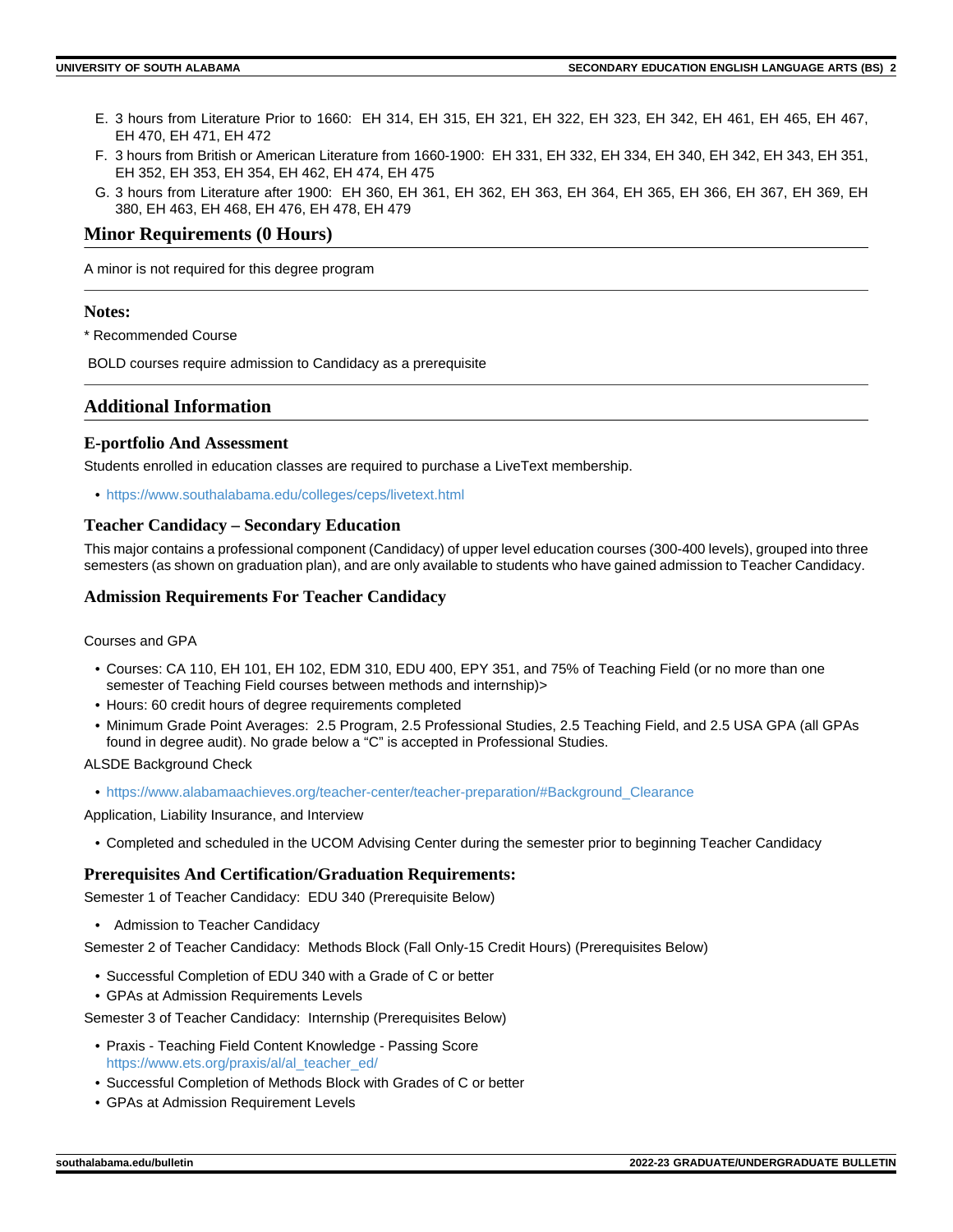• Student Teaching Application

Certification/Graduation Requirements

- Successful Completion of Student Teaching
- GPAs at Admission Requirement Level
- Passing Score on edTPA
- Application for Certification and Graduation

Secondary students will be required to participate in an opening of school experience during the fall immediately preceding either their methods block classes or their student teaching. This experience will take place at the beginning of the public school year which is prior to the beginning of U.S.A. classes.

**NOTE: Praxis tests requirements are subject to change as prescribed by the ALSDE. Prior to registering for any Praxis exam, please verify current requirements by going directly to the ALABAMA portion of the ETS Praxis website at http:// ets.org/praxis/al.**

# **Graduation Plan**

# **Secondary Education English Language Arts (BS): (120 Total Hours)**

# **First Year - Fall Semester**

| <b>Course ID</b> | <b>Course Description</b>      | <b>Hours</b> |
|------------------|--------------------------------|--------------|
| EH 101 (CP)      | English Composition I          | 3            |
| <b>DRA 110</b>   | Intro to Drama                 | 3            |
| MA 110 or higher | **Area III, A                  | 3            |
| <b>KIN 100</b>   | Concepts of Health and Fitness | 3            |
| Social Science   | **Area IV, B                   | 3            |
|                  |                                |              |
|                  | <b>Total Hours</b>             | 15           |

# **First Year - Spring Semester**

| <b>Course ID</b> | <b>Course Description</b>     | <b>Hours</b> |  |
|------------------|-------------------------------|--------------|--|
| CA 110 (CP)      | <b>Public Speaking</b>        | 3            |  |
| EH 102 (CP)      | <b>English Composition II</b> | 3            |  |
| CA 100           | Intro to Communication        | 3            |  |
| History          | **Area IV, A                  | 3            |  |
| Science and Lab  | **Area III, B                 | 4            |  |
|                  |                               |              |  |
|                  | <b>Total Hours</b>            | 16           |  |

# **Second Year - Fall Semester**

| <b>Course ID</b> | <b>Course Description</b>                                       | <b>Hours</b> |
|------------------|-----------------------------------------------------------------|--------------|
| CA 220           | Writing Communication Media (W)                                 |              |
| EH 215 or EH 216 | Survey of British Literature or Survey of British Literature II | ັ            |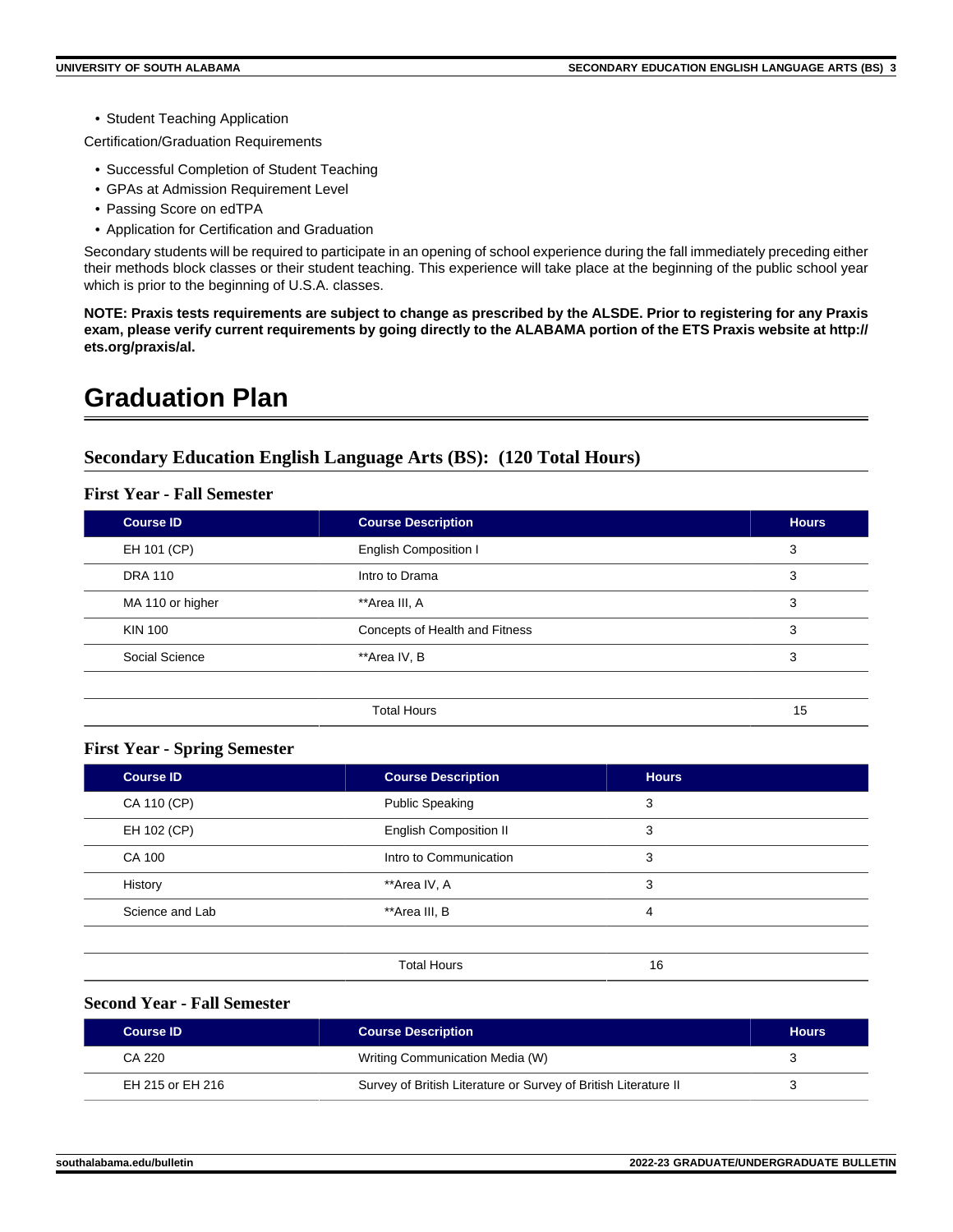| EH 225 or EH 226        | Survey of American Literature I or Survey of American<br>Literature II | 3  |
|-------------------------|------------------------------------------------------------------------|----|
| Science and Lab         | **Area III, B                                                          | 4  |
| Social Science Elective | **Area IV, B                                                           | 3  |
|                         |                                                                        |    |
|                         | Total Hours                                                            | 16 |

# **Second Year - Spring Semester**

| Medieval Literature<br>Approaches to English Grammar (W)      | 3<br>3 |
|---------------------------------------------------------------|--------|
|                                                               |        |
|                                                               |        |
| Survey of World Literature I or Survey of World Literature II | 3      |
| Intro to Literary Study                                       | 3      |
| PE activity course                                            |        |
|                                                               | 3      |
|                                                               |        |

| -<br>חו ∩ו-<br>אר |  |
|-------------------|--|

# **Third Year - Fall Semester**

| <b>Course ID</b>               | <b>Course Description</b>           | <b>Hours</b> |
|--------------------------------|-------------------------------------|--------------|
| *** EH 360                     | Anglo-American Poetry since 1900    | 3            |
| *** EH 331                     | American Novel to 1900              | 3            |
| EH 401 (Fall Semester<br>Only) | Teaching Composition (W)            | 3            |
| EPY 351 (CP)                   | Human Growth and Development        | 3            |
| EDM 310 (CP)                   | Microcomputing Systems in Education | 3            |
|                                |                                     |              |
|                                | <b>Total Hours</b>                  | 15           |

# **Third Year - Spring Semester**

| <b>Course ID</b>                   | <b>Course Description</b>           | <b>Hours</b> |
|------------------------------------|-------------------------------------|--------------|
| EDU 340 (Spring or<br>Summer Only) | <b>Fundamentals of Teaching (W)</b> | 3            |
| EH 400-EH 499 Elective             | Upper Level English Course          | 3            |
| EH 400-EH 499 Elective             | Upper Level English Course          | 3            |
| Social Science                     | **Area IV, B                        | 3            |
|                                    |                                     |              |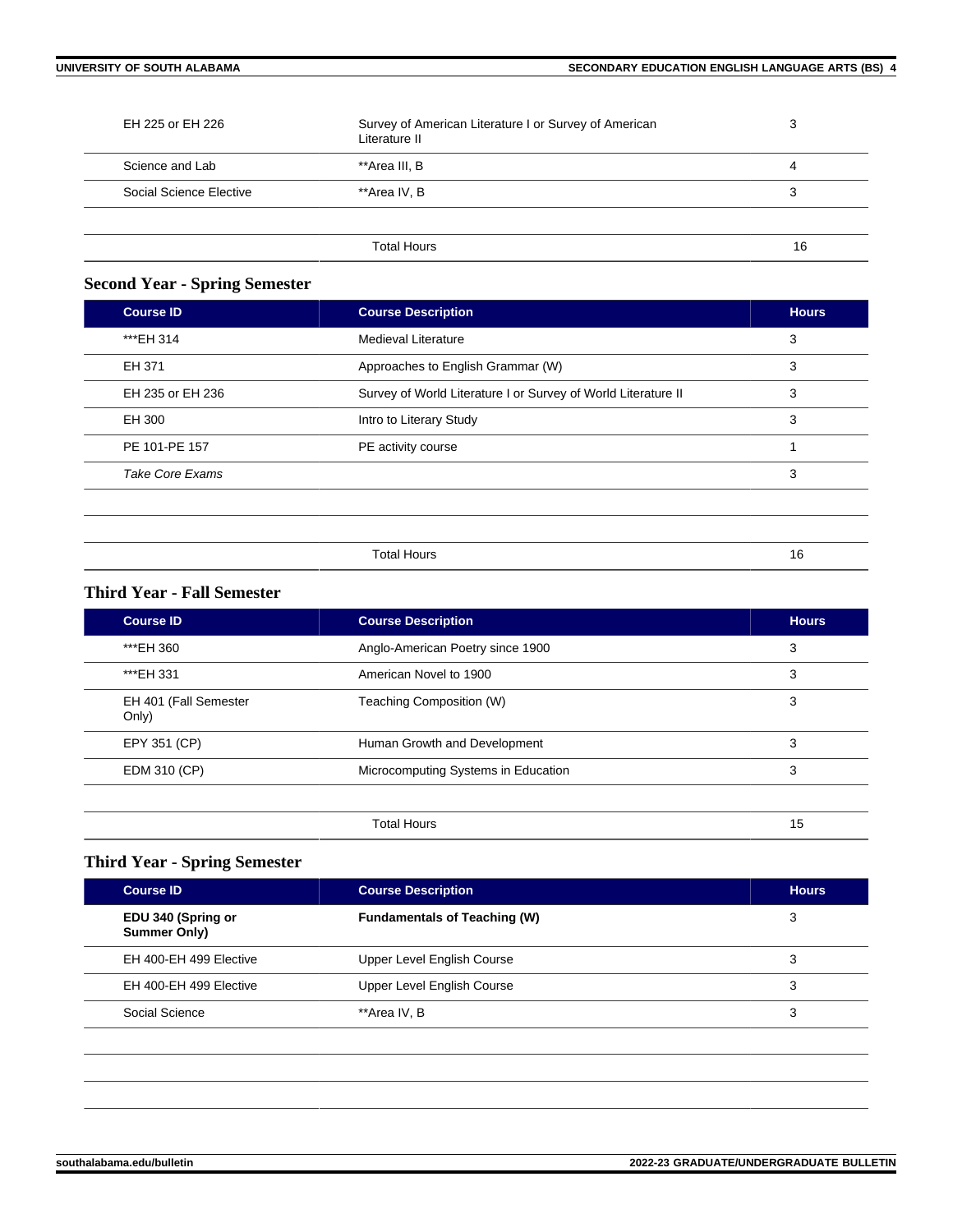Total Hours 15

# **Fourth Year - Fall Semester**

| <b>Course ID</b>    | <b>Course Description</b>              | <b>Hours</b> |
|---------------------|----------------------------------------|--------------|
| EDU 341 (Fall Only) | <b>Teaching Skills (W)</b>             | 3            |
| EDU 342 (Fall Only) | <b>Secondary Field Experience</b>      | 3            |
| EDU 363 (Fall Only) | <b>Teaching Special Needs Learners</b> | 3            |
| EDU 451 (Fall Only) | <b>Content Area Literacy</b>           | 3            |
| EDU 453 (Fall Only) | <b>Teaching Lang Sub in Secondary</b>  | 3            |
|                     |                                        |              |
|                     | <b>Total Hours</b>                     | 15           |

# **Fourth Year - Spring Semester**

| <b>Course ID</b>       | <b>Course Description</b>                        | <b>Hours</b> |
|------------------------|--------------------------------------------------|--------------|
| <b>EDU 466</b>         | Internship-English/Language Arts                 | 9            |
| EH 215-EH 236 Elective | Survey of British, American, or World Literature |              |

| <b>Notes</b>                                                                                                                               |
|--------------------------------------------------------------------------------------------------------------------------------------------|
| *Recommended Course                                                                                                                        |
| **See Degree Requirements                                                                                                                  |
| *** First Course in list. Please refer to degree audit/course of study for list of other course options that would meet the<br>requirement |
| (CP) Prerequisite for Candidacy                                                                                                            |
| <b>BOLD</b> courses require admission to Candidacy                                                                                         |
| (W) Courses that satisfy USA writing requirement (2 required)                                                                              |

Total Hours 23

# **Department Information**

| Department of Leadership and Teacher<br><b>Education</b><br>(251) 380-2761 |                                                                                                                             |
|----------------------------------------------------------------------------|-----------------------------------------------------------------------------------------------------------------------------|
| Chair                                                                      | R. Allan Allday                                                                                                             |
| Professors                                                                 | Baxter, Bounds, Giles, Green, Kent                                                                                          |
| Associate Professors                                                       | Allday, Ferguson, Maulding Green, Vitulli                                                                                   |
| Assistant Professors                                                       | Brannan, Byrd, Carmouche, Delmas, Gossen, Hensley,<br>Johnson, McCorrison, Morrison, Morton, Parrish, Reeves,<br>Szatkowski |